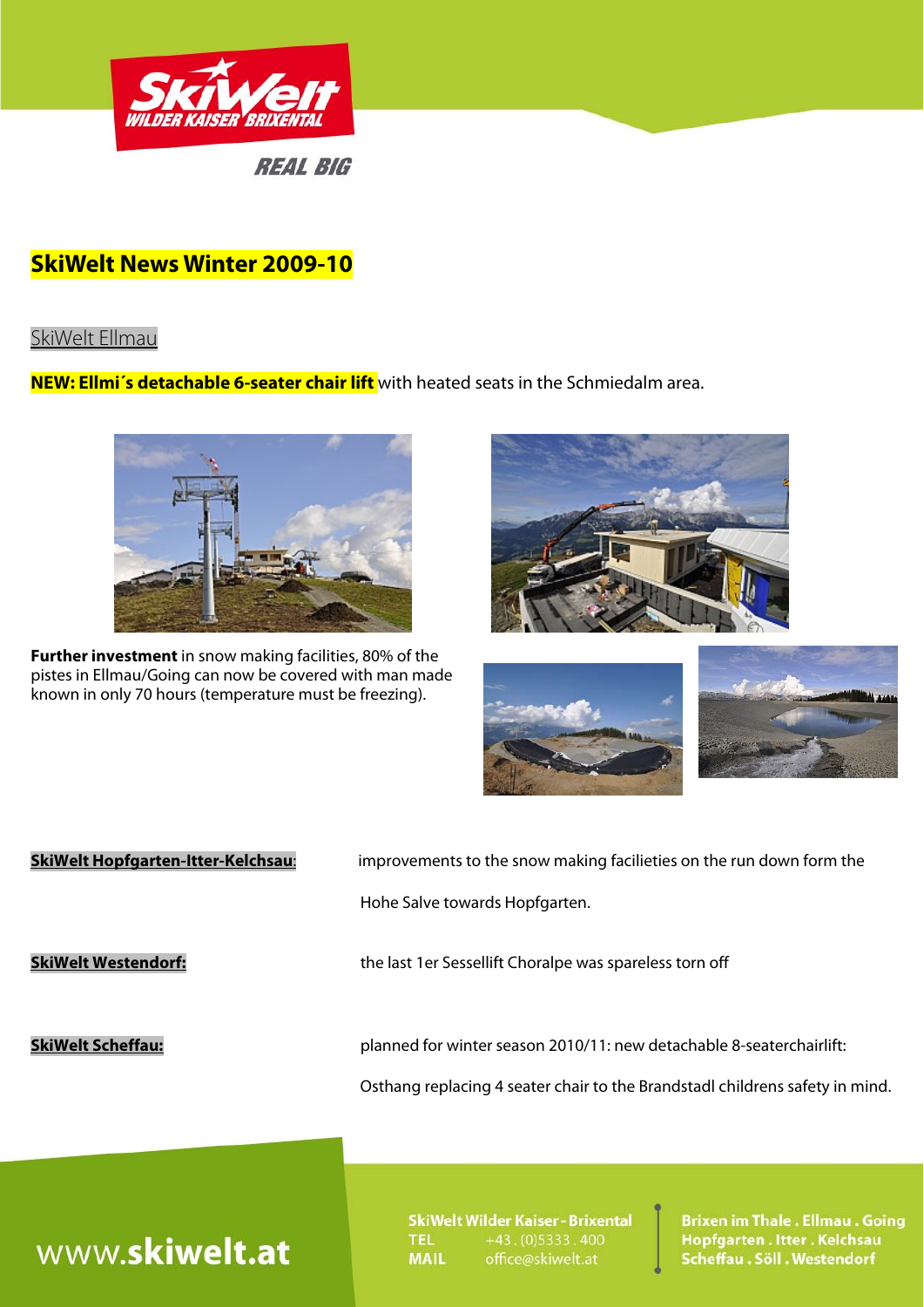

mobile equipment.



# For mobiles & co!

anytime, anywhere.<br>Skiwelt Milder Kaiser - Brixental is leading the way in customer<br>Having already enjoyed an established internet presence for seven years, Having already enjoyed an established internet presence for seven years, the SkiWelt website can now also be accessed on your mobile phone, iPhone, PDA and via all other

A quick look at the SkiWelt site via PDA on your journey here, details about the next day's skiing with WiFi on your iPhone in your **intervalsed as you ride the lifts** – it's all possible now.<br>
it's all possible now. Convenient, quick and above all: informative. The latest weather it's all possible now.<br>
Convenient, quick and above all: informative. The latest weather<br>
reports, trail maps to download. lift and slope status, lift operating reports, trail maps to download, lift and slope status, lift operating hours,

transport connections, hut and accommodation information, events and much more; anything of interest to visitors can be delivered in real time to mobiles & co. You can even search for room availability while you're on the go, with all contact details sent directly to the hotels…

> **Igloo hotel, restaurant, bar, ice exhibition, sun lounge** – ALPENIGLU® Igloo Village is an exciting world with myriad facets. Taking centre stage, of course, is the stuff that winter dreams are made of: ice! Enjoy a fondue on the crystal clear ice table, stay

## NEW: **ALPENIGLU® Igloo Village** at Hochbrixen

A fairytale world of ice and snow, an adventure park in the wintry world of the Kitzbühel Alps – this is is is the ALPENIGLU® Igloo Village, and it's set to charm visitors to SkiWelt Wider Kaiser – Brixental from this winter. The white village can now be found at the top lift station in Hochbrixen.

about ice and snow.



## **skiline** – Ski pass analysis – What does my altitude profile look like?

From winter 08/09 SkiWelt Wilder Kaiser - Brixental is offering you the opportunity to access your personal **''skiline''** by entering at the end of your day's skiing your ski pass number on the internet at www.skiwelt.at.

The **''skiline''** gives a timed altitude profile of the route you chose in the ski resort. It contains an accurate list of the lifts you used, the total metres you climbed and an estimate of how many kilometres you covered on the descent.



As a registered user you will also receive a comprehensive evaluation of all your ski days throughout the season!

# www.skiwelt.at

SkiWelt Wilder Kaiser - Brixental **TEL**  $+43. (0)5333.400$ **MAIL** office@skiwelt.at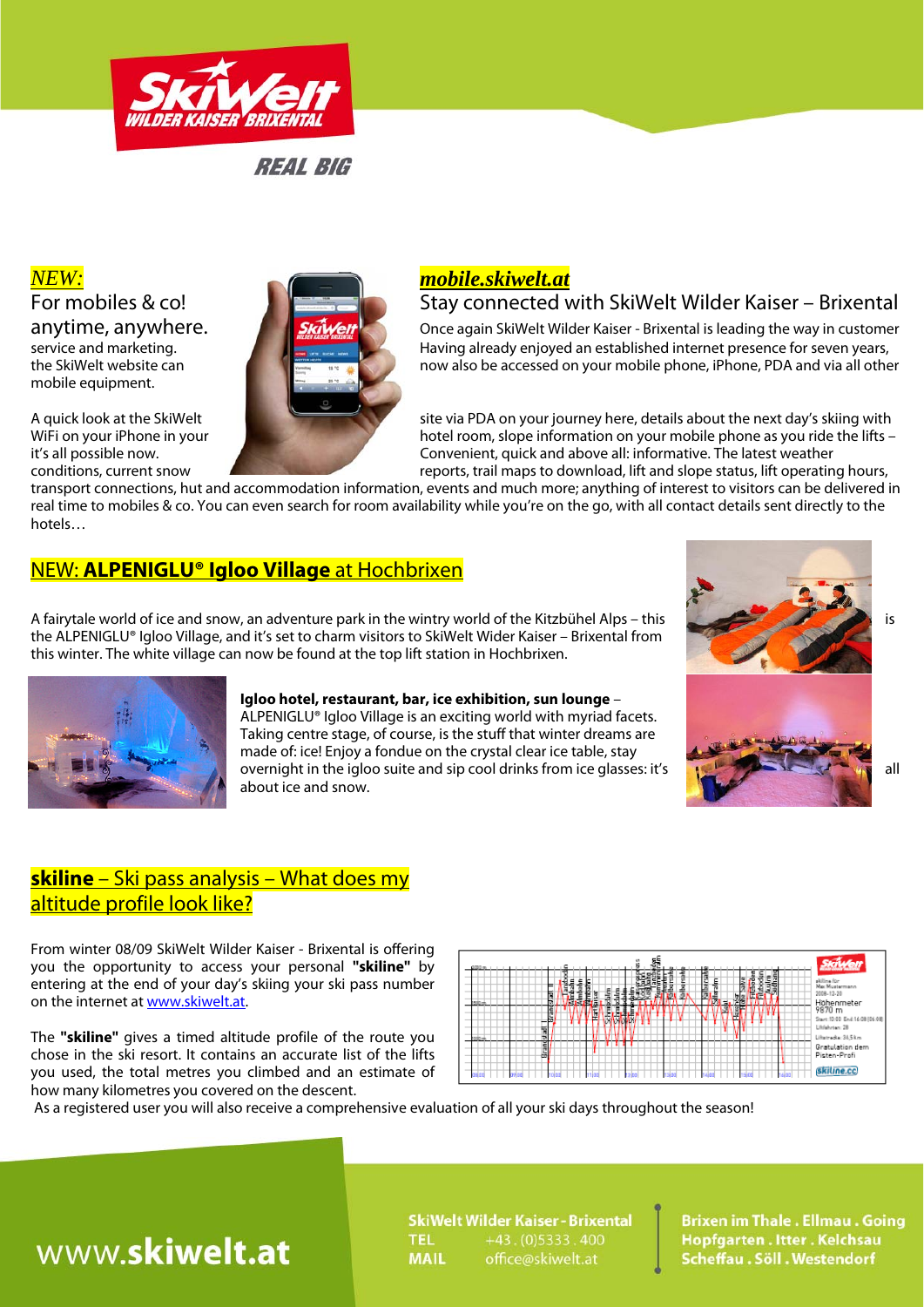

## **WINTERSEASON 09/10** continuous ski operation from saturday **5 th December 2009** (also on the preceding weekends, given satisfactory snow conditions) - until Easter Monday inclusive **5th April 2010**!



 **Winter-Pistmap 2009/10… …ready for download on www.skiwelt.at/images** 

### **Skibusses:**

**Ellmau-Going**: free connecting bus service between the villages and the valley stations to the village centres. **Söll- Scheffau**: free connection from valley station to village centre; no free connection between Söll, Scheffau, Ellmau. **Ki-West - Pengelstein I Skibus:**  Regular skibus transport between the valley stations of the 8-seater Ki-West gondola lift and 8-seater Pengelstein gondola lift. For times and stops, please see the timetables provided**. Wörgl via Hopfgarten, Westendorf, Brixen im Thale to Kitzbühel**: Regular ski bus transport Wörgl and all villages of Hohe Salve Holiday Region to Hopfgarten (free with ski dress). Please see the detailed timetables of ÖBB (Austrian Railway) services.

# www.skiwelt.at

**SkiWelt Wilder Kaiser - Brixental**  $+43. (0)5333.400$ **TEL MAIL** office@skiwelt.at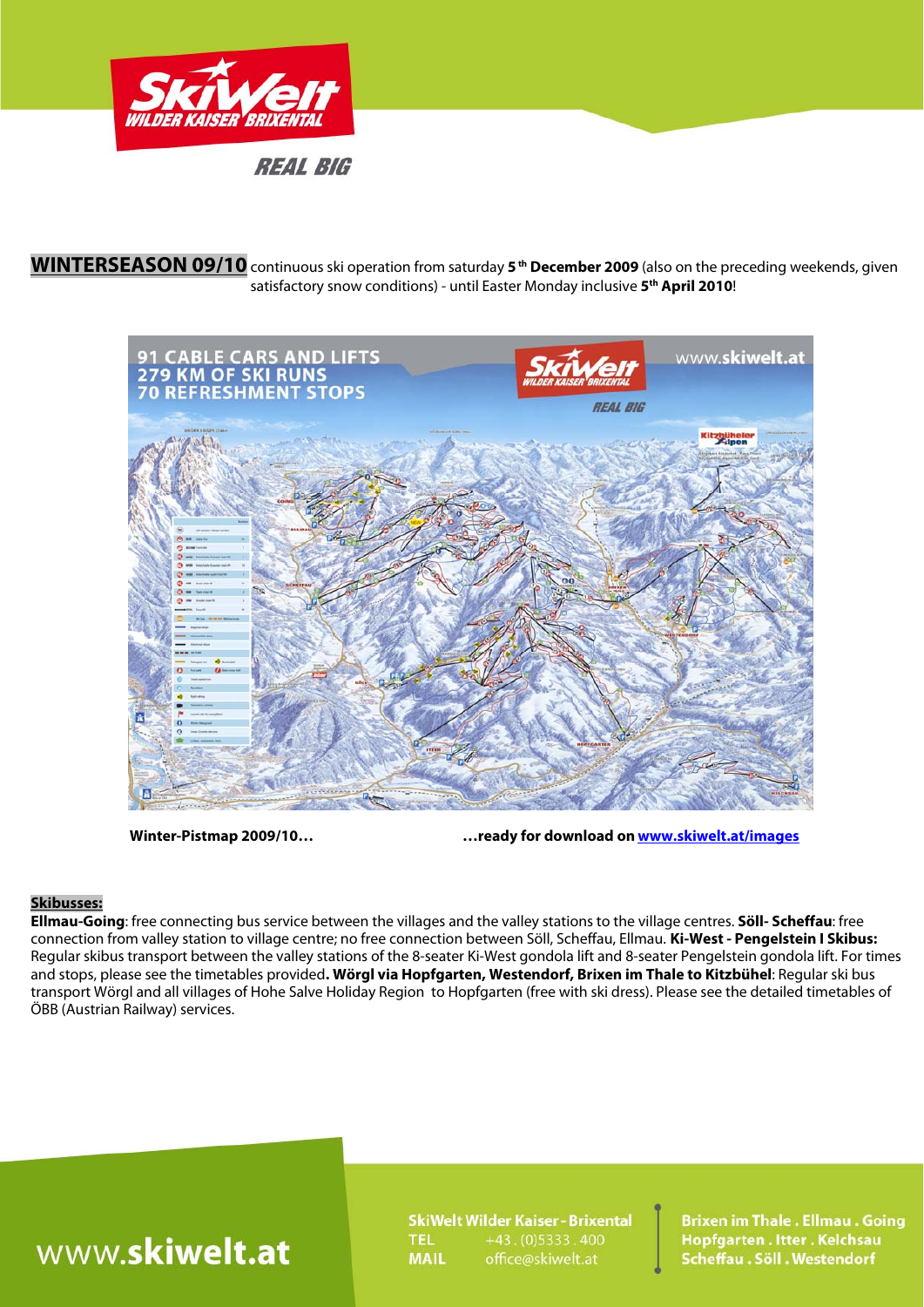

## **SkiWelt Events 09/10**

## **11th -13th December - SkiWelt WINTEROPENING in Söll**

This is how to get winter off to a good start. When Söll invites you to the Winter Opening **(11 – 13. 12. 09)** of the largest interconnected ski area in Austria, the everyday is "pulverised" in "the turn of a ski". Friday: Live on stage - "Die jungen Zillertalter" - Saturday: live on stage the band "frontal" and **"Reamonn"** !!!

**Attractive package deals** (2-day ski pass, 2 nights accommodation, entrance to the party tent) to be found at **www.skiwelt.at**!



### **Super ski weeks 2009/10**

From the beginning of the season **to 20th December 2009** & **from 14th March 2010** to the end of the season you can enjoy special cheap skiing at SkiWelt Wilder Kaiser–Brixental, with a week's package offered by selected providers. More information at **www.skiwelt.at**

## **13th January 2010 - Ladies`Skiing Day**

Ladies' Skiing Day **-** from **13th January 2010** women can ski **every Wednesday** with a day or part-day card at the child rate!

## **21th January 2010**

### **FIS – Night slalom in Westendorf at World Cup standard with stars close enough to touch**

First-class slalom and skiing stars within touching distance – that is what is on offer at the "Hahnenkamm Warm up Night Slalom" at SkiWelt Wilder Kaiser - Brixental in Westendorf.

**The programme:** 

- **6 pm: start of the first heat**
- **8.30 pm: start of the second heat**
- **followed by victory ceremony** --- **Entrance: €4.00**

## **4th -7th March - 11. Austrian Masters Shred Down Contest in Westendorf**

famours an **spectakular Freestyle-Challenge** on international level, and Shred Down Party!

# www.skiwelt.at

SkiWelt Wilder Kaiser - Brixental **TEL**  $+43. (0)5333.400$ **MAIL**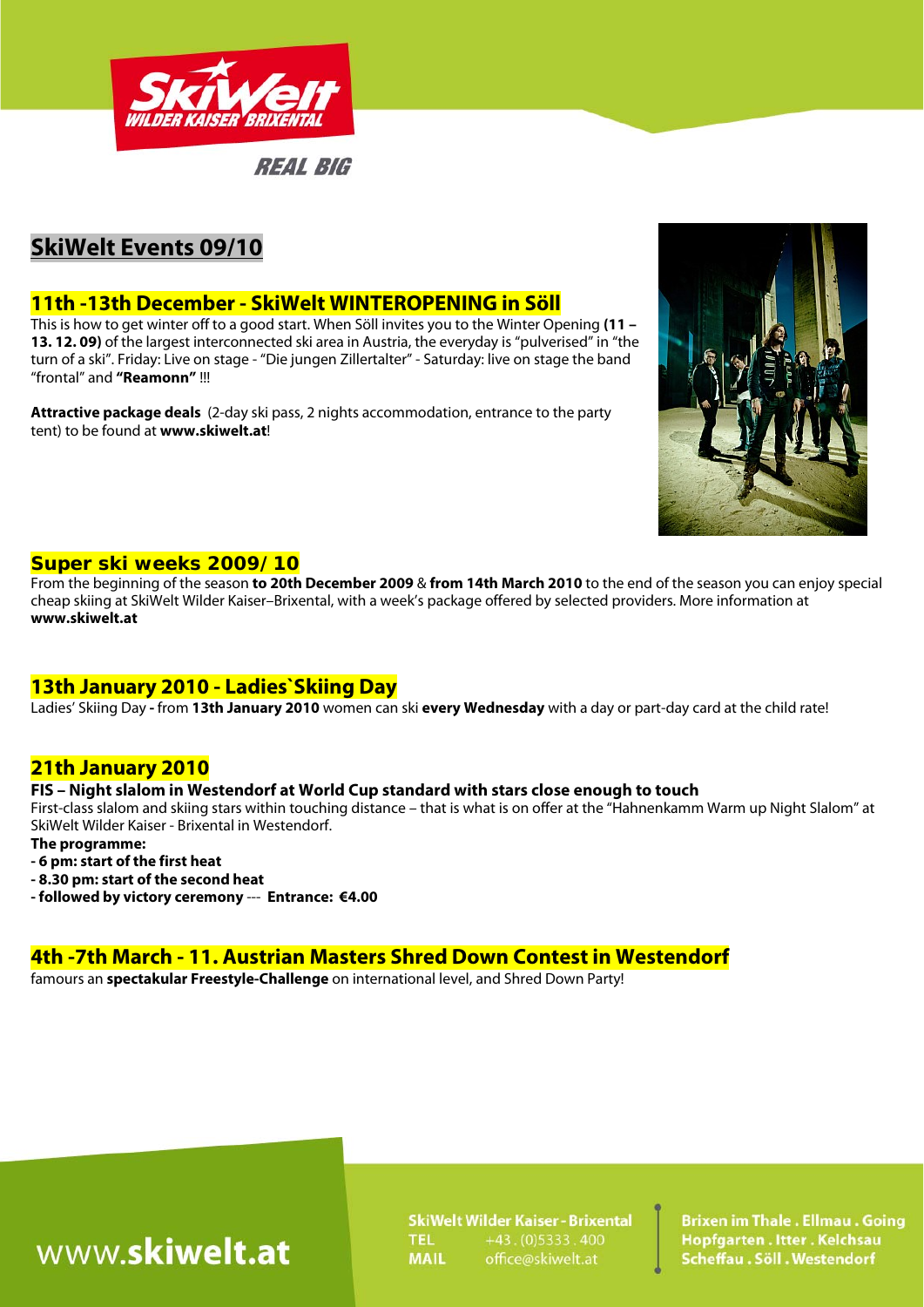

## **Overview:**

# **279 kilometres of ski runs 31 cable cars and lifts 120 km of blue ski runs 120 km of blue ski runs**

**132** km of **red** ski runs 21 chair lifts **11** km of **black** ski runs 21 chair lifts **11** km of **black** ski runs 21 chair lifts **11** km of **black** ski runs 21 chair lifts 20 chair lifts 20 chair lifts 20 chair lifts 20 cha **11** km of **black** ski runs 15 detachable chair lifts 16 kilometres of ski routes

Kaiser - Brixental will provide for your physical wellbeing with food and drink!

17 baby lifts, 23 drag lifts 14 gondola lifts - 1 funicular railway

 **137,800** persons/hr can be carried!!

# **70 refreshment stops**<br>
Over 70 ski lodges, inns, restaurants and<br>
Over 70 ski lodges, inns, restaurants and<br> **SENSATIONALLY Certain of snow**<br>
approx. 1.000 snowmakers mean there are 210 km

Over 70 ski lodges, inns, restaurants and approx. 1.000 snowmakers mean there are 210 km<br>bars throughout SkiWelt Wilder and approximation of ski runs with artificial snowing! of ski runs with artificial snowing!

**Season: High season** from **19th December 2009** until **19th March 2010**

**Low season** until **18th December 2009** and from **20th March 2010** 

### **Winter season 2008/09**

**The descents and all the important SkiWelt connections** START on 29.11.2008 - Snow cover valley, 20 cm **were continuously open from the first day (29.11.2008) Show cover mountain, 50 cm**<br> **S**now cover valley. 40 cm<br> **END** on 13.04. 2009 - Snow cover valley. 40 cm to the last (13.04. 2009).

**Fun parks: Race tracks: Race tracks: Race tracks: Race tracks: Race tracks: Race tracks: Race tracks: Race tracks: Race tracks: Race tracks: Race tracks: Race tracks: Race tracks: Race tracks:** Ellmau: Filmau: Filmau: Intersport KaiserPark Filman Brixen im Thale: Kälbersalve (2)<br>1981: Söll: Söll: Wintergarten - funpark Filman Britan Britan (1981) wintergarten - funpark

## **Speed measurement runs:**  $\frac{1}{2}$  **Night ski runs: Night ski runs: Brixen im Thale:**  $\frac{1}{2}$  Jochbahn (6)

| <b>Winter footpaths:</b> |                                           | <b>Cross-Country-Track:</b>       |
|--------------------------|-------------------------------------------|-----------------------------------|
| Brixen im Thale:         | from mountain station 6EUB Hochbrixen (1) | 180 km of cross-country-tracks    |
| Ellmau-Going:            | from mountain station Hartkaiser (80),    | 108 km easy, 52 km intermed       |
|                          | from mountain station Astberg (100)       | High altitude cross-country tr    |
| Scheffau:                | from mountain station 4EUB/8EUB,          | Brixen im Thale: at the Hochbrix  |
|                          | Brandstadl (60/61/62), circular walk      | 6EUB, 2,8 km long                 |
| Hopfgarten-Itter:        | valley walk to Hopfgarten (20)            | <b>Night cross-country track:</b> |

Snow cover mountain, 140 cm

Scheffau: Eiberg (67)

Westendorf: Boarders Playground Cassic Equation 2012 12 Extends Netchsau: Hagermoos (37), Hagerjoch (38) Westendorf: Zieplhang, Übungswiese (practice area), Laubkogel, Talkaser

Schusterbühel (17), easy, open THU+FRI til 7pm Ellmau-Going: Almbahn (98) Westendorf: Schneeberg (126), easy, open Tuesdays Hochsöll (40), Keat (43), Hexen6er (45), Salvenmoos (47), medium-easy, 10km open Wednesday – Saturday from 6.30 pm – 10.00 pm, descent till 10.30 pm

## 108 km easy, 52 km intermediate and 20 km difficult

High altitude cross-country track: Brixen im Thale: at the Hochbrixen mountain station(1), 6EUB, 2,8 km long **Night cross-country track:** 

Scheffau: floodlit and artificial snow in the village in Scheffau, 2km

# www.skiwelt.at

**SkiWelt Wilder Kaiser - Brixental TEL**  $+43. (0)5333.400$ **MAIL** office@skiwelt.at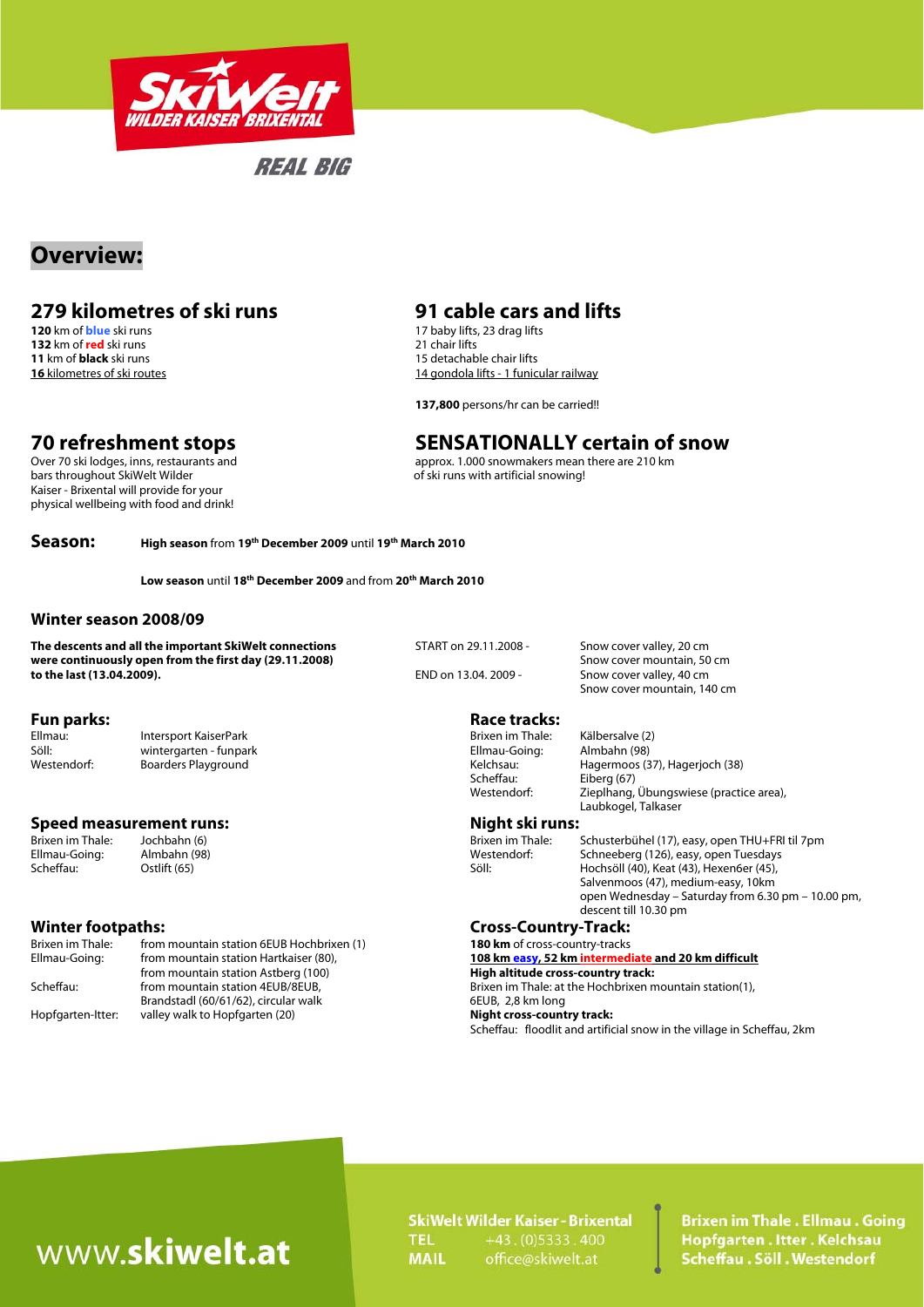

### **Toboggan runs / floodlit:**

| Ellmau-Going: | <b>Astbergbahn-Going</b> (100) with course from the Hausberg (Going) or Treichlhof either to<br>Ellmau (Naschberg - Hotel Bär) or to Going (near Café Ritterhof – practice area), length 4.5km, very safe;<br><b>Floodit:</b> open daily, every Tuesday, Wednesday and Friday evenings from 7.30 – 9.00 pm,<br>lift operation: till 2.00 am floodlit!<br>Please note: in the evening the day ski passes and season cards are not valid! |  |
|---------------|-----------------------------------------------------------------------------------------------------------------------------------------------------------------------------------------------------------------------------------------------------------------------------------------------------------------------------------------------------------------------------------------------------------------------------------------|--|
|               | Toboggan hire: Bergbahn Going, Intersport Winkler, Goingsport                                                                                                                                                                                                                                                                                                                                                                           |  |
| Söll:         | <b>Gondola lift Hochsöll</b> (40) with course from the mountain station to the valley station, length 3km,<br>very safe, with permanently installed snowmaking facility!!! Open daily from 8.00 am - 5.00 pm<br>Floodit: evening operation from Wednesday to Saturday, $6.30 - 9.30$ pm - floodlit from 4.30 pm - 3.00a.m.<br>Please note: in the evening the day ski passes and season cards are not valid!!                           |  |

**Toboggan hire**: next to the Bergbahn Söll valley station.

### **Longest descent: Hardest descent:**

| <b>Brixen:</b>    | Kandler Alm, valley descent, 5.5km long                         | <b>Brixen:</b>     | Kaslach descent, 4.4km, No. 1a               |  |
|-------------------|-----------------------------------------------------------------|--------------------|----------------------------------------------|--|
|                   |                                                                 | Ellmau:            | Hartkaiser black descent, No. 80b            |  |
| Ellmau:           | Valley descent (80b), Hartkaiser, 5.1km long,                   |                    | 0.5km long, 400m altitude difference         |  |
|                   | medium, 735m altitude difference                                | Going:             | Viehap, Astberg, 2km long,                   |  |
| Going:            | Astberg, 100b, 2.65km long, easy,                               |                    | hard, 469m altitude difference               |  |
|                   | 469m altitude difference                                        | Scheffau:          | Brandstadl, Moderer descent,                 |  |
| Hopfgarten-Itter: | Hohe Salve - Itter, 5.5km long,                                 |                    | 5.5km long, hard, 898m altitude              |  |
|                   | medium, 1,120m altitude difference                              |                    | difference                                   |  |
| Scheffau:         | Brandstadl valley descent, 6.5km long,                          | Söll:              | Descent 40/45, 3.8km long,                   |  |
|                   | medium, 898m altitude difference                                |                    | hard, 680m altitude difference               |  |
| Söll:             | Valley descent Hohe Salve, Hochsöll,                            | <b>Westendorf:</b> | Alpseite, 3km long, hard                     |  |
|                   | 40, 42e - 12km long                                             |                    | the most difficult run at the SkiWelt (80%!) |  |
| Westendorf:       | Valley descent, 8km long, medium, 1,050m<br>altitude difference |                    |                                              |  |

### Deep snow/Free Ride Areas: **SkiWelt Ski Bunny Meet: SkiWelt Ski Bunny Meet:**

| Westendorf: | Fleiding/Hampfer                            | arrange, meet, ski – at the               |
|-------------|---------------------------------------------|-------------------------------------------|
| Scheffau:   | Moderer Brandstadl – valley station (5.5km) | SkiWelt Ski Bunny Meet Partner Huts or in |
|             | Ski route - not prepared                    | the forum on our homepage www.skiwelt.at  |
| Ellmau:     | Köglbahn Südosthang (2km), Jägerhütte -     |                                           |
|             | Talstation (4.2km)                          |                                           |
|             |                                             |                                           |
|             |                                             |                                           |

## **Snow/Fun parks:**

### Intersport Kaiserpark for beginners to professionals with picknick-table, boxes, rails, slides, rollers & kickers, jumps and the Tanzbodenbahn;<br>Westendorf: Boarders playground at the Gampenkogelbahn with tables, jumps, **Westendorf**: Boarders playground at the Gampenkogelbahn with tables, jumps, rail, roller, fun box and chill area **Skiercross: Ellmau:** Waves, Jumps & steep turn, Almbahn (98)

With the Salven, Kaiser and Westendorf circuit live daily on Bayern-TV, TW1<br>you will get to know the most beautiful ski runs<br>3Sat and at www.skiwelt.at you will get to know the most beautiful ski runs at SkiWelt Wilder Kaiser - Brixental!

**Best of SkiWelt ski runs: Panoramic cameras: Panoramic cameras: Panoramic cameras: Panoramic cameras:** *Panoramic cameras: Panoramic cameras: Panoramic cameras: Panoramic cameras: Panoramic camera* 

# www.skiwelt.at

**SkiWelt Wilder Kaiser - Brixental**  $+43. (0)5333.400$ **TEL** office@skiwelt.at **MAIL**